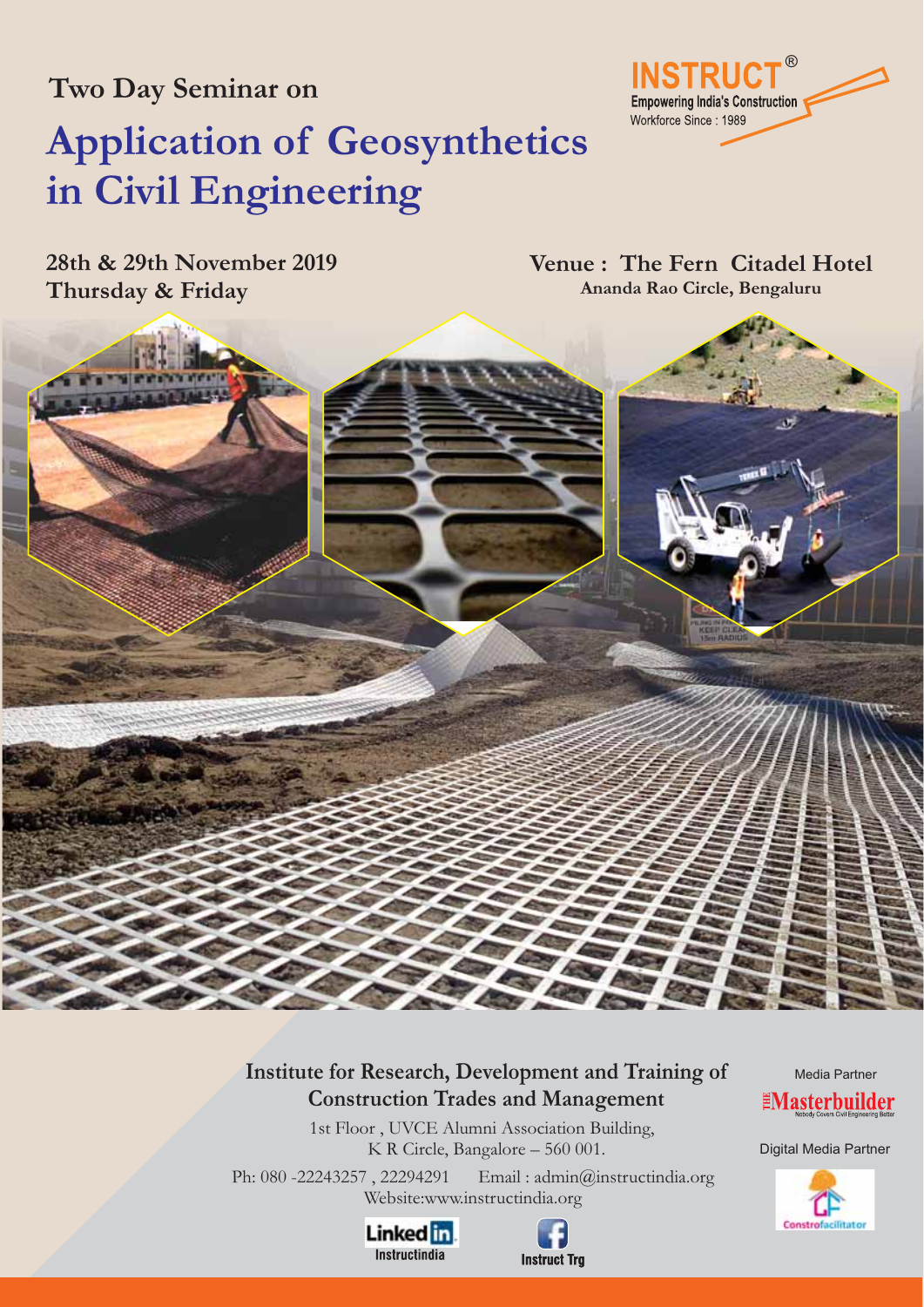

# **PREFACE**

Geosynthetics are preferred across the globe as a cost-efficient technique that nullifies civil engineering problems. In brief, Geosynthetics are synthetic products which are in operation for stabilization of terrain.

There are eight main product categories of Geosynthetics products namely, geotextiles, geogrids, geonets, geomembranes, geosynthetic clay liners, geofoam, geocells and geocomposites. Geosynthetics solutions can be applied for multiple applications such as geotechnical, transportation, geoenvironmental, hydraulic, and private development. This application covers segments such as roads, airfields, railroads, embankments, retaining structures, reservoirs, canals, dams, erosion control, sediment control, landfill liners, landfill covers to name a few.

# **OBJECTIVE OF THE SEMINAR**

The seminar will bring together professionals, individuals, companies and Government agencies in the Geosynthetics and Geotechnical applications in civil engineering. It will focus on the profession in private/government practice, technological innovations and its applications.

Apart from providing a forum for discussions on best practices, technology, issues and policies, the seminar will give participants an opportunity to share information, knowledge in Geosynthetics.

The overall seminar will serve as an umbrella to include technical sessions, material manufacturers and social/networking activities designed to create synergy among the many vertical segments (technical disciplines, applications, and sectors) of Geosynthetics and Geotechnical applications

# **RESOURCE PERSONS :**

The domain experts from construction industry are invited to deliver lectures during the 2 day seminar. Resource persons are experienced in Geotechnology, they will talk perfect sense and will make meaningful deliberations. Audience can take as an actionable input for Geosynthetics and Geotechnical applications.

**Topic: Overview of Application of Geosynthics in Civil Engineering**



Professor (Retd.), Civil Engineering Department Advisory Consulting Civil Engineer **Prof. B R Srinivasa Murthy**

**Topic: Engineered Geosynthetics for Environmental remediation in Muncipal/Industrial applications.**



**Er. S.Krishna Karthik** M.Tech (Geo-Environmental Engineering) Technical Support Engineer - Hyderabad TenCate Geosynthetics Asia

**TOPICS & SPEAKERS**

**Topic: Geosynthetics in Hyraulics and waterfront applications**



**Dr. B Amruth Chand** Technical Manager & Chief Hydraulic Consultant TechnoSol Pvt. Ltd.

**Topic: Ground Improvement of Marine Clay and Stability analysis of reclamation fill**



**Er. M. Jeevan Reddy** Senior Engineer - Geotechnical AECOM

**Topic: Slope protection & Erosion control with Geosynthetics**



**Ms. Annapoorni Iyer** Founder- Engosym Consultants (Channel Partner of Gripple Hangers and Joiners Private Limited)

**Topic: Reinforce Earth Retaining Wall**



Chief Executive Officer M.Tech.(Geotechnical Engineering-IITB) Green Infrastructures Systems Pvt. Ltd. **Er. Aanand Jain**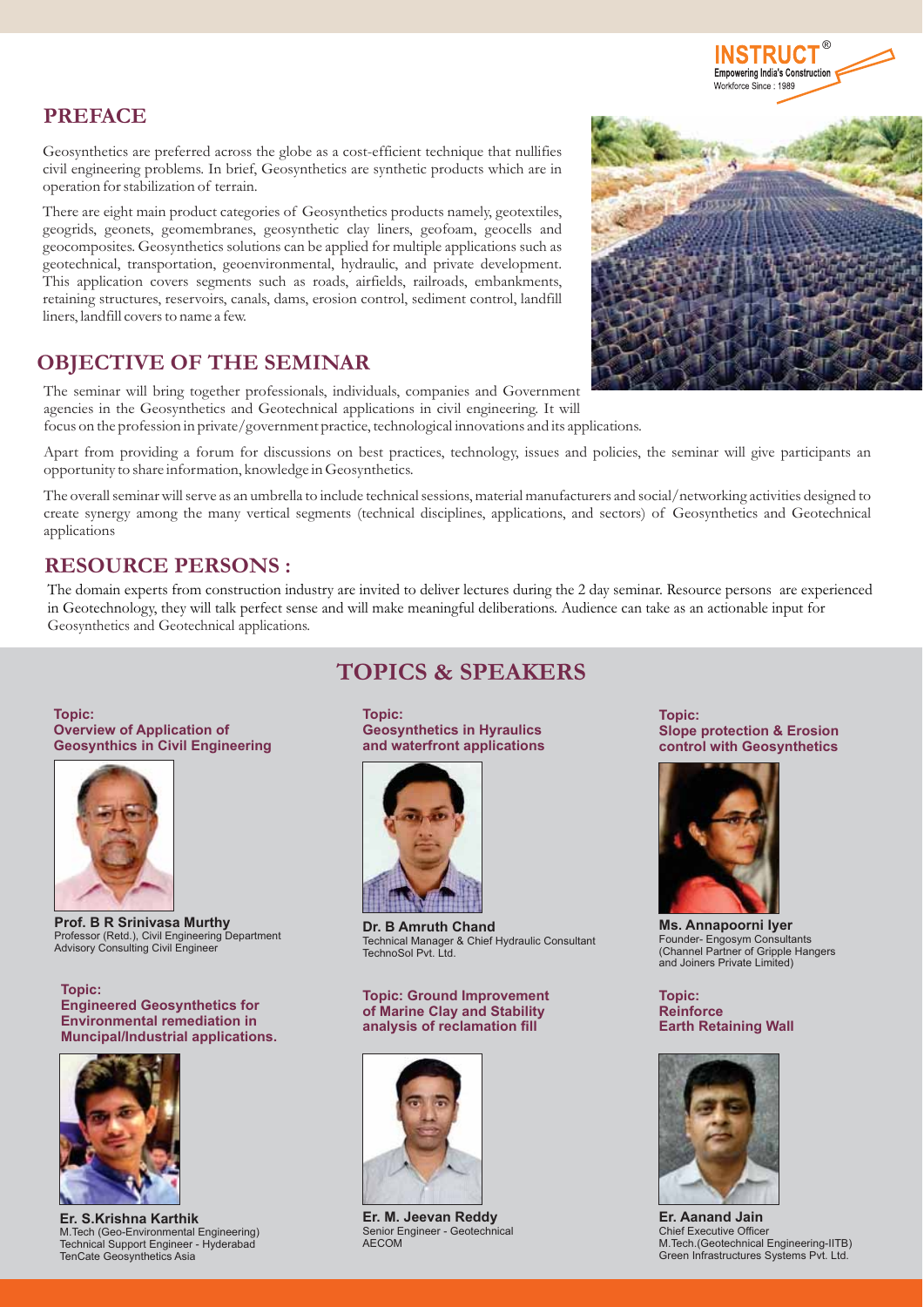# **WHO SHOULD PARTICIPATE**

- -Architects, Builders, Contractor, Developers and Construction Industry professionals and decision makers
- Project Management Consultants & Consulting Civil Engineers -
- Development Authorities & Municipalities Practicing Engineers -
- Town Planners, R&D Institutions, Housing & Infrastructure Finance Institutions -
- Engineers from Government, Semi Government, Private& Public Sector -
- Academicians, Students from Engineering Colleges -
- Structural Engineers -
- Manufacturers of Geosynthetics Materials, Natural Fibres Fabrics, etc.



# **REGISTRATION FEE**

Registration fee is as follows: (Delegate fee includes registration, kit, lunch, tea)

| <b>INSTRUCT Members</b>        | <b>ICI / ACCE(I) IOV Members</b> | <b>Non-Members</b>             | <b>Students</b>  |  |  |
|--------------------------------|----------------------------------|--------------------------------|------------------|--|--|
| ₹ 5000/- + GST @ 18% - ₹ 900/- | ₹ 5000/- + GST @ 18% - ₹ 900/-   | ₹ 5500/- + GST @ 18% - ₹ 990/- | ₹ 2500/-         |  |  |
| = ₹ 5900/-                     | $=$ ₹ 5900/-                     | $=$ ₹ 6490/-                   | Inclusive of GST |  |  |

### **SPONSORSHIP OPPORTUNITIES**

| <b>Entitlement</b>                                      | <b>Platinum</b> | Gold         | <b>Silver</b> | <b>Sponsor</b>          | <b>Co-Sponsor</b> | <b>Full Page Ad</b> |  |  |
|---------------------------------------------------------|-----------------|--------------|---------------|-------------------------|-------------------|---------------------|--|--|
| Sponsorship Amount in $\bar{z}$<br><b>Excluding GST</b> | 1,00,000        | 75,000       | 50,000        | 25,000                  | 20,000            | 15,000              |  |  |
| <b>Presentation Time Slot (minutes)</b>                 | 20              | 15           | 10            | --                      |                   |                     |  |  |
| <b>Complimentary Delegates</b>                          | 5               | 4            | 3             | 2                       | 1                 |                     |  |  |
| Logo on Backdrop                                        |                 | ✓            |               |                         |                   |                     |  |  |
| <b>Banner Display</b>                                   | ✔               |              |               | $\overline{\mathbf{v}}$ |                   |                     |  |  |
| Distribution of Leaflets                                | ✓               | $\checkmark$ |               | ✓                       | ✔                 |                     |  |  |
| Advertisement                                           | Full page       | Full page    | Half page     | Half page               | Half page         | Full page           |  |  |
| Table space for Exhibit Display                         |                 |              |               |                         |                   |                     |  |  |

### **PAYMENT :**

All payments should be made through e-transfer (i.e. RTGS/NEFT etc.) or Account Payee DD or at par cheque drawn in favour of "INSTRUCT, BANGALORE" payable at Bengaluru. Our bank details are as under.

# **ELECTRONIC PAYMENT DETAILS**

| NAME               | <b>INSTRUCT</b> , Bangalore                    |
|--------------------|------------------------------------------------|
| <b>Bank Name</b>   | Corporation Bank                               |
| <b>Branch Name</b> | Nrupatunga Road Branch                         |
| <b>ADDRESS</b>     | # 14/3, Nrupatunga Road, Bangalore $-560002$ . |
| ACCOUNT NO.        | 520101235036516                                |
| IFSC CODE          | CORP0000175                                    |
| PAN                | AAATI3463K                                     |
| <b>GSTIN</b>       | 29AAATI3463K1ZD                                |
|                    |                                                |

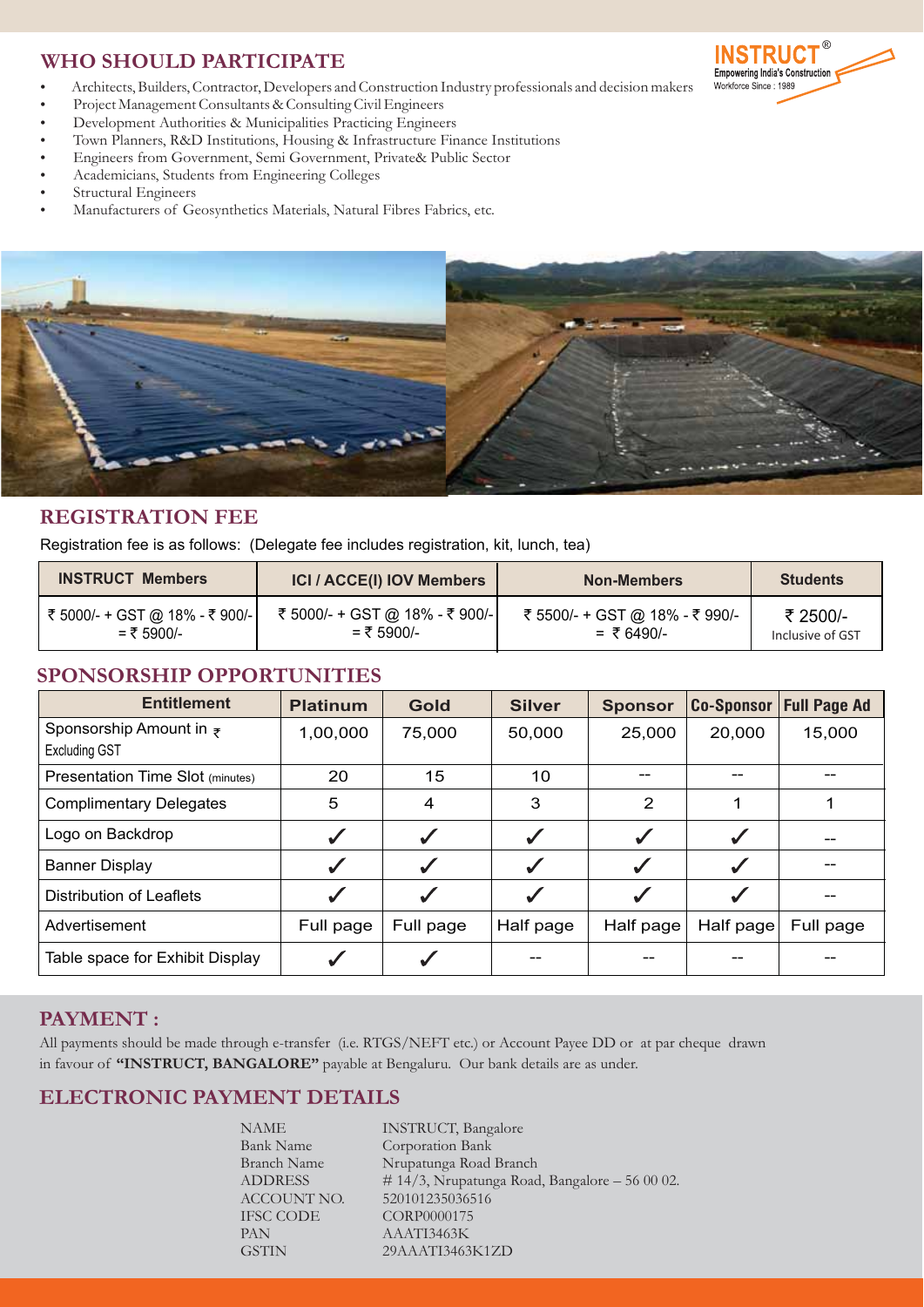

# **About INSTRUCT**

INSTRUCT was formed in1989 as 'Centre forAwareness in Construction and Engineering (CACE)'. It was registered as 'Regional Institute of Construction Management and Research (RICMAR)' in December 1993. The institute conducted over 250 training programmes under the Logo of RICMAR.

INSTRUCT is in tune with the emerging demand for high-quality training and skill enhancement in the Construction and Infrastructure Industry, including continuing education and technology across various cadres, commencing from work-personnel on site to Senior and Top Management personnel, RICMAR was renamed as 'Institute for Research, Development and Training of Construction Trades and Management(INSTRUCT)' in February 1997.

### **Core activities of INSTRUCT:-**

INSTRUCT specializes in designing and customizing training programme for all levels of personnel in Construction and Infrastructure Industry on sponsorship basis.

INSTRUCT has been at the forefront of providing short term training programs/workshops on Technical subjects such as RCC design and detailing, Practical aspects of Plumbing systems, Practical aspects in Design of Steel Structures, Building construction supervision and management, Quantity surveying, Topographic Survey, Estimation and Costing, Construction management, Health-Safety-Environment Management, Contract Management, Integrity & Ethics, Communication and Personality Development, QualityAssurance and Quality Control Systems, Precast Concrete etc.

Training programmes are designed for artisans like Masons, Plumbers, Bar-bendors/ Metal Workers, Electricians, Supervisors etc., for the various Departments of Government and Private Sectors including Academic Institutions.

INSTRUCT has conducted large number of orientation training programs for Young Engineers in reputed Corporates in the Builders and Contractors Sector.

### **Awards & Recognitions bestowed on INSTRUCT:-**

Rotary BSE – Small & Medium Enterprises NationalAward 2015- for Skill Development.

6th Edition of VishwakarmaAward Winner 2014 -Achievement in Construction Educations

5th Edition of VishwakarmaAward Winner 2013- For Partners in Progress

INSTRUCT is recognised by CIDC – Construction Industry Development Council.

The tremendous contribution of INSTRUCT in training over 30,000 construction Industry professionals and conducting over 2,000 training programmes is the differentiator which sets it a cut-apart in the Construction fraternity and epitomises the spirit of continuous improvement through learning and skill-enhancement.

### **INSTRUCT Clientele List**

- Dept of Roads Minister of Communications, Royal Govt Bhutan
- Central Reserve Police Force (CRPF), New Delhi
- Karnataka Rural Infrastructure Development Ltd Bangalore
- Bharath Electronics Limited, Bangalore
- Bangalore Water Supply & Sewerage Board.
- Karnataka Power Corporation Ltd (KPCL) Bangalore
- Larsen & Toubro, CTEA, Mysore
- Jindal Vijayanagar Steel Ltd
- JMC Projects Ltd Trichy &Ahmedabad
- Gammon India Ltd, Bangalore
- Brigade Group, Bangalore
- Consolidate Construction Consortium Ltd, Chennai (CCCL)
- RNACorp Pvt Ltd Mumbai
- Planning and RoadASSET Management Centre, KPWD
- National HighwayAuthority of India Chennai
- Public Works Department of Rajastan, Jaipur
- Tata Projects, Bangalore
- Chicago-Dubai-UAE
- BMRCL, Bangalore
- Casagrand Builder Pvt Ltd Chennai

### **Board of Governors (2019-21) of INSTRUCT**

### **Office Bearers**

| Sri K. L. Mohan Rao  | - Hon. Chairman      |
|----------------------|----------------------|
| Sri S. Seshadri      | - Hon. Vice Chairman |
| Sri Kaushik Hajra    | - Hon. Secretary     |
| Sri K. M. Manjunatha | - Hon. Treasurer     |

### **G.C. Members**

Sri H. V. N. Krishna Sri P. L. Shashidhara

### **Founders**

Sri A Nagabhushan Rao Sri H. K. Nanjundaswamy Sri H Vishwanath Rao Sri R. Sundaram Sri V. K. Giridhar Sri M.S. Ramaswamy Sri K. S. Radhakrishnan

Sri C. Thiagarajan Sri M. P. V. Shenoi Sri Umesh B. Rao Sri J.J.R. Muthayya Sri Dr. N. Ramprakash Sri Bhaskara Rao Sri Dr. P. Narayana Reddy

### **Ex - Officio**

Sri Umesh B Rao Sri H K Najundaswamy Sri A Nirmal Prasad

Sri Vasudev N Murthy Sri B.A. Madhukar Sri Dr. N. Ramprakash